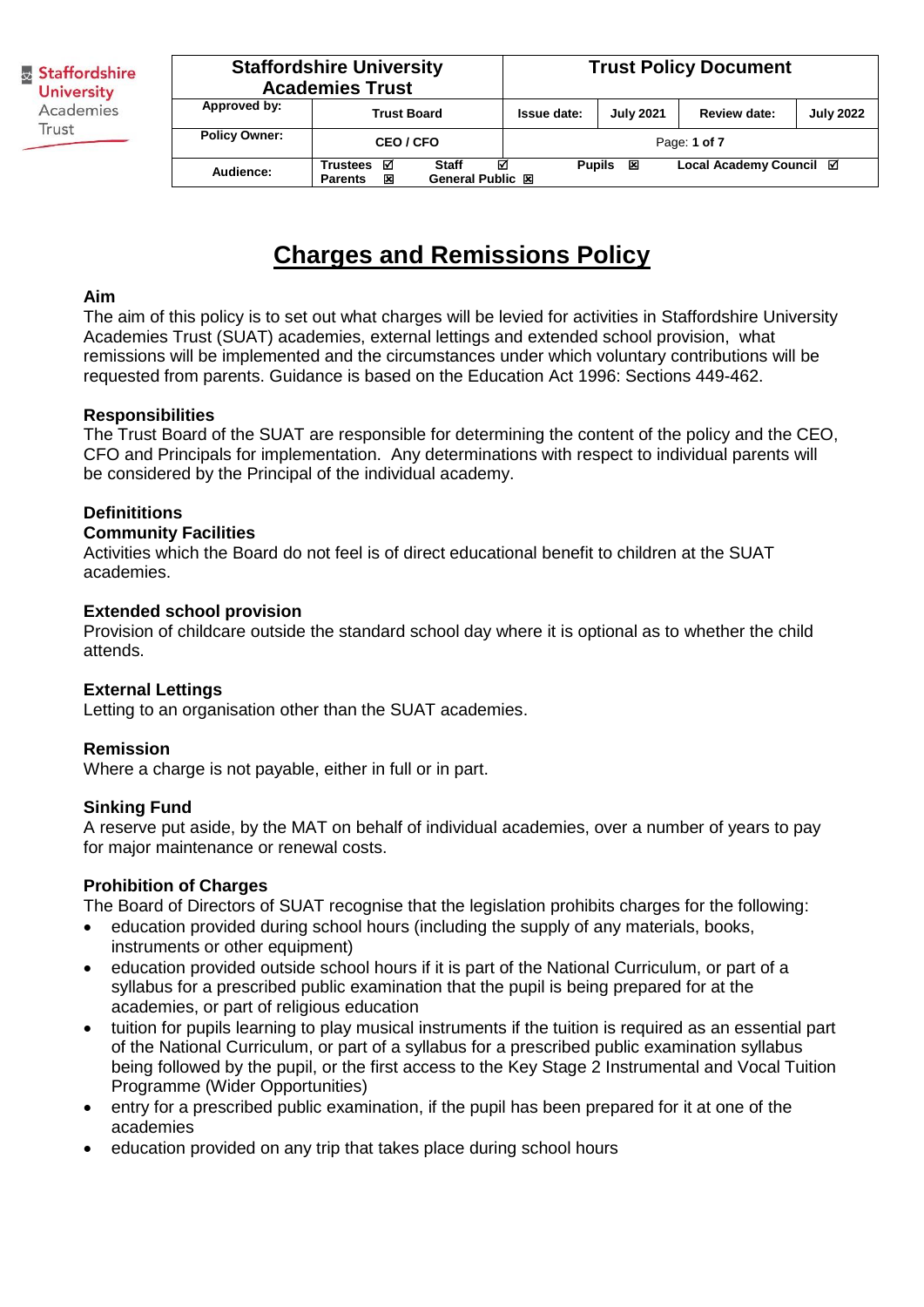| <b>Staffordshire</b><br><b>University</b><br>Academies<br>Trust |                      | <b>Staffordshire University</b><br><b>Academies Trust</b> |                                  | <b>Trust Policy Document</b> |                    |                         |                  |
|-----------------------------------------------------------------|----------------------|-----------------------------------------------------------|----------------------------------|------------------------------|--------------------|-------------------------|------------------|
|                                                                 | Approved by:         | <b>Trust Board</b>                                        |                                  | <b>Issue date:</b>           | <b>July 2021</b>   | <b>Review date:</b>     | <b>July 2022</b> |
|                                                                 | <b>Policy Owner:</b> | CEO / CFO                                                 |                                  | Page: 2 of 7                 |                    |                         |                  |
|                                                                 | Audience:            | <b>Trustees</b><br>ष<br>図<br><b>Parents</b>               | <b>Staff</b><br>General Public 図 | ⊠                            | <b>Pupils</b><br>⊠ | Local Academy Council ⊠ |                  |

- education provided on any trip that takes place outside school hours if it is part of the National Curriculum, or part of a syllabus for a prescribed public examination that the pupil is being prepared for at the academies, or part of the academies' basic curriculum for religious education
- supply teachers to cover for those teachers who are absent from an academy accompanying pupils on a residential trip
- transporting registered pupils to or from the academies' premises, where the local education authority has a statutory obligation to provide transport
- transporting registered pupils to other premises where the Board has arranged pupils to be educated
- transport that enables a pupil to meet an examination requirement when he has been prepared for that examination a SUAT academy
- transport provided in connection with an curriculum trip

## **Charges**

The Board of SUAT have agreed that charges may be made for the following:

- board and lodging on residential visits (not to exceed the costs)
- the proportionate costs for an individual child of activities wholly or mainly outside school hours ('optional extras') to meet the costs for:
	- $\blacksquare$  travel
	- **naterials and equipment**
	- non-teaching staff costs
	- entrance fees
	- insurance costs
- individual or group tuition in the playing of a musical instrument
- re-sits for public examinations where no further preparation has been provided by the academies
- costs of non-prescribed examinations where no further preparation has been provided by the academies
- any other education, transport or examination fee unless charges are specifically prohibited
- breakages and replacements as a result of damages caused wilfully or negligently by pupils
- extra-curricular activities and school clubs
- letting of the academies' premises or grounds
- extended school care activities such as breakfast club, after school club, holiday clubs and "wrap around" nursery provision
- charges for materials or ingredients where the pupils wish to have the finished product
- cost of transport to take part in work experience
- lockers and replacement locker keys
- lost or unreturned library books

Additional consideration will be given to:

- the proportion of the costs recovered where a charge is to be made
- whether any remission is to extend beyond the statutory minimum
- whether or not special consideration is to be given to hardship cases not contained within the exemptions and how this is to be determined
- arrangements for education where the parents fail to pay the charge being levied by the academies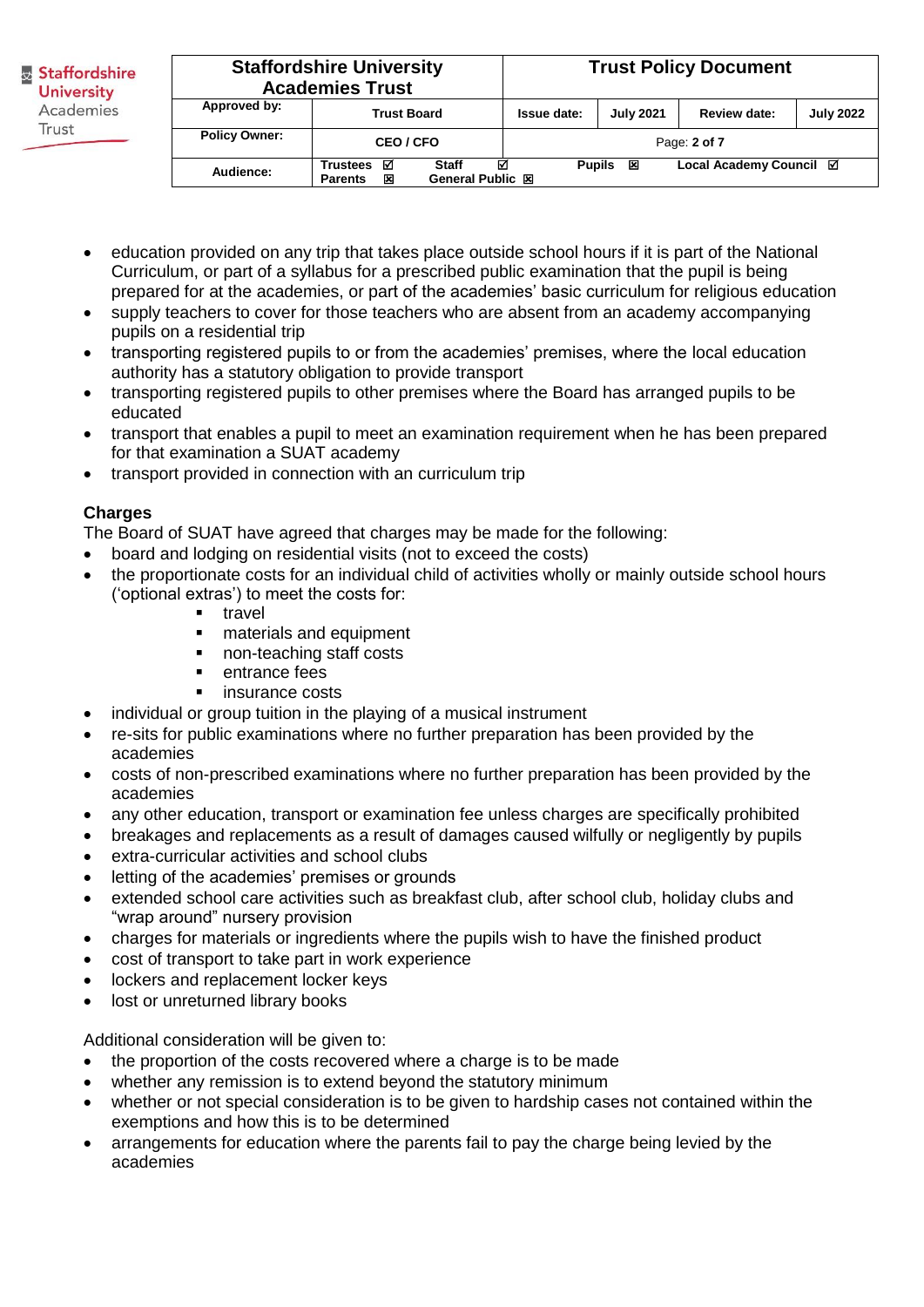|                      | <b>Staffordshire University</b><br><b>Academies Trust</b> | <b>Trust Policy Document</b>          |                    |                  |                         |                  |
|----------------------|-----------------------------------------------------------|---------------------------------------|--------------------|------------------|-------------------------|------------------|
| Approved by:         | <b>Trust Board</b>                                        |                                       | <b>Issue date:</b> | <b>July 2021</b> | Review date:            | <b>July 2022</b> |
| <b>Policy Owner:</b> | CEO / CFO                                                 |                                       |                    |                  | Page: 3 of 7            |                  |
| Audience:            | <b>Trustees</b><br>☑<br>図<br><b>Parents</b>               | ⊠<br><b>Staff</b><br>General Public 図 | <b>Pupils</b>      | ×                | Local Academy Council Ø |                  |

- the level of support from the academies' budgets where the level of voluntary contributions is insufficient to fund the visit or journey
- the maximum amount that can be used from the academies' budgets to support community facilities is the amount of the school standards grant allocation
- any charge for a pupil activity should not exceed the actual cost. If further funds need to be raised to help in hardship cases, this must be voluntary
- for lettings, the charge should at least cover the cost, including:
	- Services (heat & light)
	- Staffing (security, caretaking & cleaning)
	- **-** Administration
	- Wear & tear (sinking fund)

## **Remissions**

Children whose parents are in receipt of the following support payments will, in addition to having a free school lunch entitlement, also be entitled to the remission of charges for board and lodging costs during residential school trips. The relevant support payments are:

- Income Support
- Income Based Jobseeker's Allowance
- Support under part VI of the Immigration and Asylum Act 1999
- Child Tax Credit, where the parent is **not** entitled to Working Tax Credit and whose annual income (as assessed by HMRC) does not exceed the current threshold

### **Voluntary Contribution**

Parents will be invited to make a voluntary contributions.

The terms of any request made to parents will specify that the request for a voluntary contribution and in no way represents a charge. In addition the following will be made clear to parents:

a) that the contribution is genuinely voluntary and a parent is under no obligation to pay; and

b) that registered pupils at the SUAT academies will not be treated differently according to whether or not their parents have made any contribution in response to the request.

The costs of any optional extra undertaken by any pupil whose parents/guardians are unable to pay may not be included in the charge to other pupils but must be funded through the delegated budget, school fund or other fundraising.

The responsibility for determining the level of voluntary contribution is delegated to the Principal of the individual academy.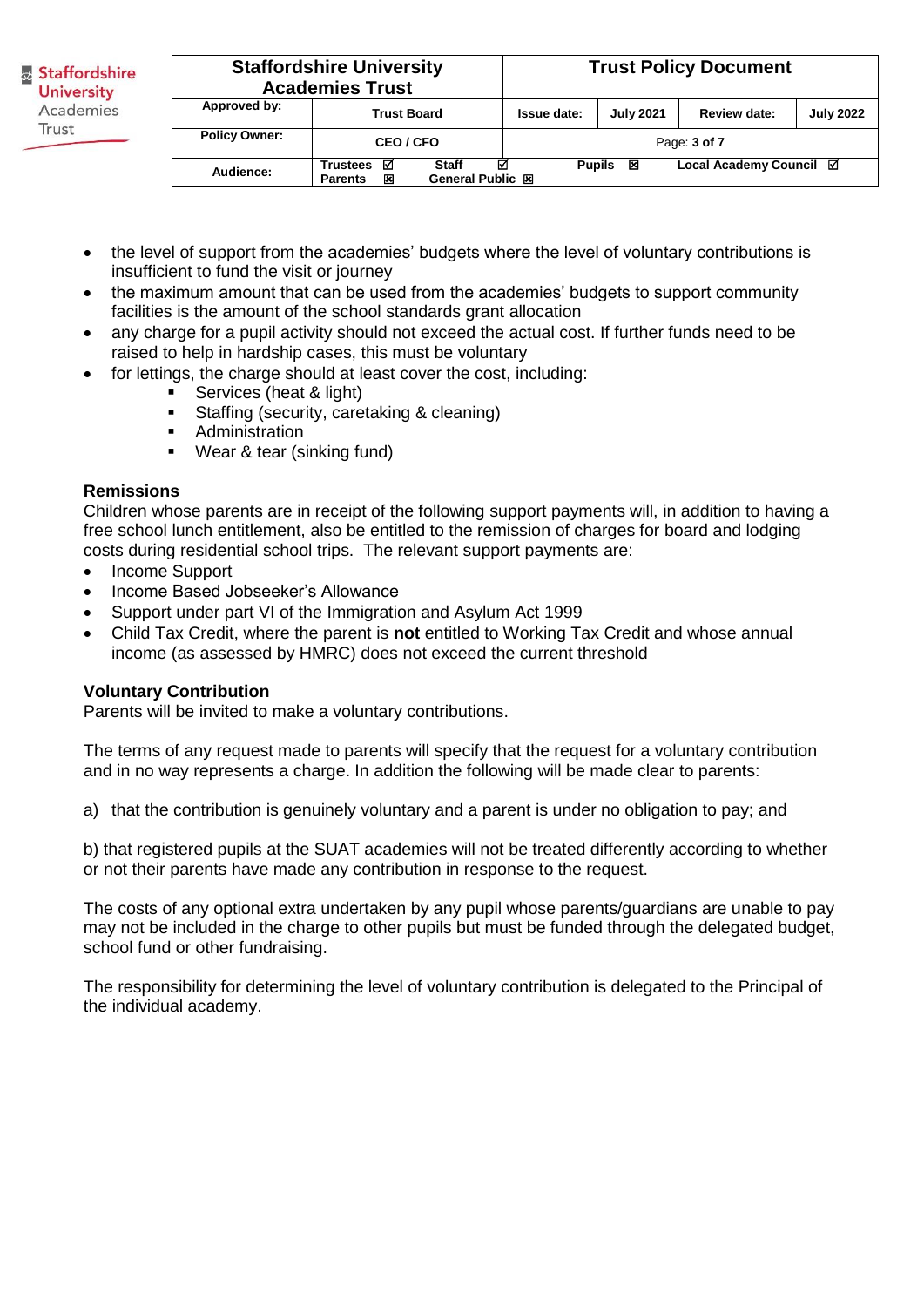| <b>Staffordshire University</b><br><b>Academies Trust</b> |                                                                                 |   |               |                  | <b>Trust Policy Document</b> |                  |
|-----------------------------------------------------------|---------------------------------------------------------------------------------|---|---------------|------------------|------------------------------|------------------|
| Approved by:                                              | <b>Trust Board</b>                                                              |   | Issue date:   | <b>July 2021</b> | Review date:                 | <b>July 2022</b> |
| <b>Policy Owner:</b>                                      | CEO / CFO                                                                       |   |               | Page: 4 of 7     |                              |                  |
| Audience:                                                 | ☑<br><b>Trustees</b><br><b>Staff</b><br>General Public 図<br>図<br><b>Parents</b> | ⊠ | <b>Pupils</b> | ⊠                | Local Academy Council Ø      |                  |

#### **16-19 Bursary Fund (Applicable to Staffordshire University Academy only)**

The purpose of the Staffordshire University Academy 16-19 Bursary Fund is to provide financial support to help students overcome specific barriers to participation, so they can remain in education.

There are 2 types of 16 to 19 bursaries:

- a vulnerable bursary of up to £1,200 a year for young people in one of the defined vulnerable groups
- discretionary bursaries that institutions award to meet individual needs. For example, transport, meals, books and equipment

The level of support which the Academy can offer is dependent on the total funding received from the Education Funding Agency (EFA) and the number of applications it receives. The level of funding may vary during the academic year.

#### **Payment Conditions**

 Eligible students must be under 19 on 31 August 2015 and enrolled on a non-fee paying full time course at the academy.

Applications for financial assistance from bursary will normally be made by the student by completing the application form (see 16-19 Bursary Guide) and providing as much supporting information as possible. The final decision will be made by the Principal.

For further details please see the Staffordshire University Academy 16 – 19 Bursary Policy.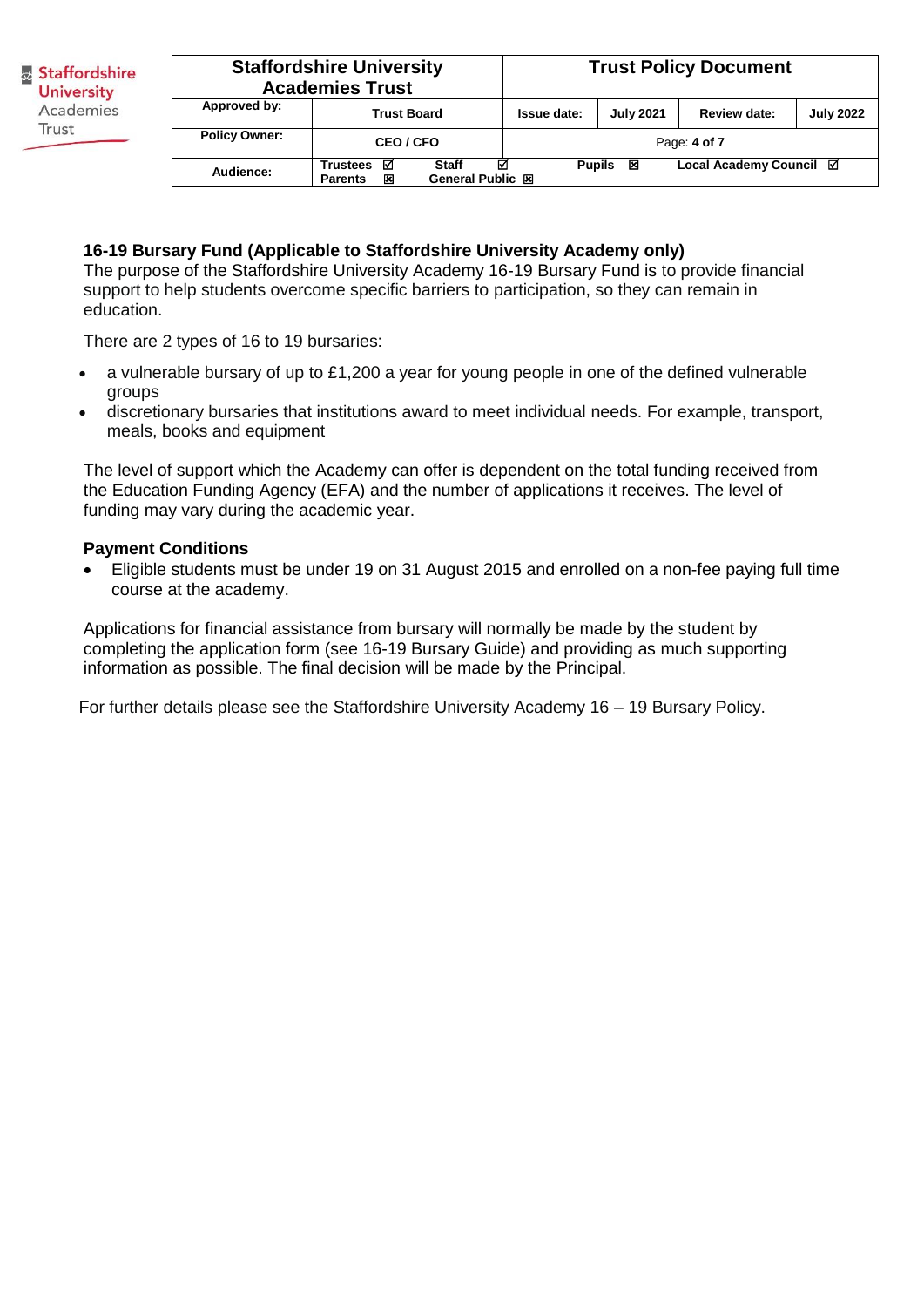| Staffordshire<br><b>University</b><br>Academies<br>Trust | <b>Staffordshire University</b><br><b>Academies Trust</b> | <b>Trust Policy Document</b>                |                                  |                    |                    |                         |                  |
|----------------------------------------------------------|-----------------------------------------------------------|---------------------------------------------|----------------------------------|--------------------|--------------------|-------------------------|------------------|
|                                                          | Approved by:                                              | <b>Trust Board</b>                          |                                  | <b>Issue date:</b> | <b>July 2021</b>   | <b>Review date:</b>     | <b>July 2022</b> |
|                                                          | <b>Policy Owner:</b>                                      | CEO / CFO                                   |                                  | Page: 5 of 7       |                    |                         |                  |
|                                                          | Audience:                                                 | <b>Trustees</b><br>☑<br>図<br><b>Parents</b> | <b>Staff</b><br>General Public 図 | ☑                  | <b>Pupils</b><br>区 | Local Academy Council ⊠ |                  |